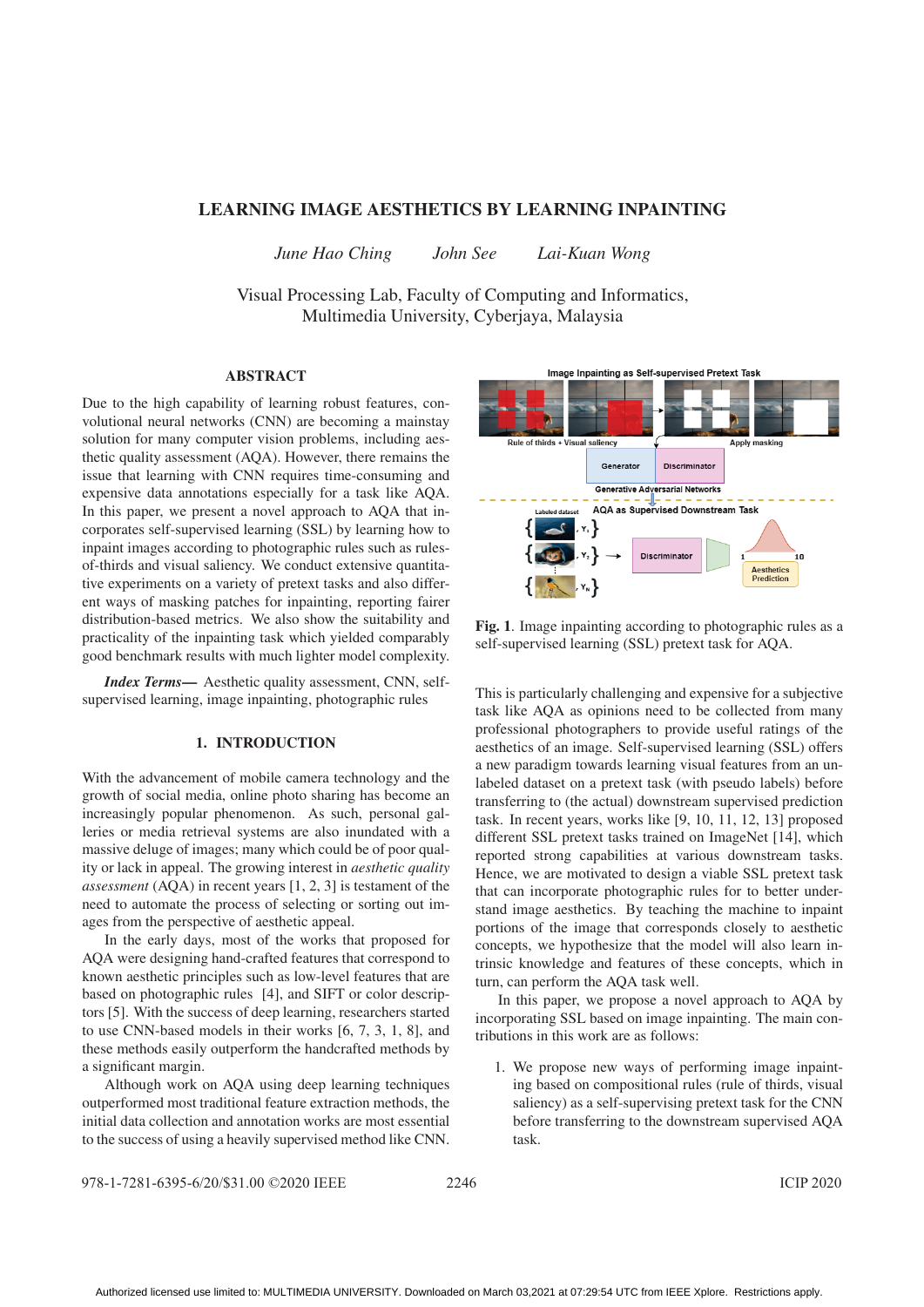- 2. We demonstrate that using SSL can work reasonably well for AQA, matching close to the performance of most state-of-the-art deep learning methods, with a smaller dispersion in correlation.
- 3. We provide a comprehensive benchmark (including network complexity) for a variety of pretext tasks, highlighting the capability of our lightweight model, which garnered comparable results against heavier methods.

# 2. RELATED WORK

AQA. Works in AQA can generally be divided into two categories – (1) classical handcrafted low-level features based on photography rules or using image descriptors, and (2) methods that leverage deep learning models (e.g. CNN).

In the first category, AQA involved designing handcrafted features that correspond to known aesthetic principles such as the composition of an image, sharpness, saturation and the contrast levels of an image, and the use of basic photographic rules e.g. rule-of-thirds, etc. Well-known early works are like [4, 5] extracted low level features or color/shape based descriptors and train with standard machine learning classifiers or regressors.

In the second category, deep learning models, particularly CNNs have made a huge impact in many image processing tasks such as image classification and object detection, largely due to their powerful ability to learn different hierarchies of spatial features from images. Works like [6, 15] even proposed to use more than one CNN to learn from different types/scales of visual features from images for AQA. A number of recent works [7, 3] attempt to change the structure of InceptionNet [16] in particular to learn local and global features of images. [17] trained a Siamese network to encode images into a visual aesthetics space. Besides, [18] incorporated adaptive spatial pyramid pooling to input images of any resolution to make better predictions. Our work is inspired by the recent work of [1], which modified the standard classification loss function to Earth Mover Distance (EMD) loss and achieved relatively good performance without the need for sophisticated architectures.

SSL. Self-supervised learning (SSL) comes across as a viable learning technique which leverages on *pretext tasks* trained when labels are scarce. Across recent literature [19], there are four known categories of pretext tasks for SSL: generation-based, context-based, free semantic label-based and cross modal-based. Of the four, the generation-based and context-based methods are the most relevant to this work as they focus on the generation of pixels and the structure of objects in image, tasks which have affinity with the concept of aesthetics in images. Context-based methods [12, 11, 13] allow CNNs to learn useful visual features by learning how to identify angles and arrangement (spatial structure) of objects



Fig. 2. Illustration of the architecture for image inpainting.

or patches in images. Meanwhile, generation-based methods like [20, 9, 10] enable CNNs to learn visual features from unlabeled images via synthesis, inpainting and colorization tasks.

### 3. METHODS

Motivated by the work of Pathak et al. [9], we introduce a number of new ways of performing image inpainting pretext task based on Generative Adversarial Networks (GAN) by incorporating compositional photographic rules to enable the learning of context and structure in images. This forms the main intuition behind the idea of "learning aesthetics by learning inpainting" – the computer basically learns the subjective concept of aesthetics by learning to fill in removed patches. During the pretext task, the generator network is to inpaint the image on the patches masked based on compositional rules while the discriminator network acts to differentiate between the actual and generated patches. Hence, upon transfer to the downstream AQA task, the discriminator inherently understands the areas (where the patches are) to focus on when predicting the aesthetic quality level of images.

#### 3.1. Compositional Image Inpainting as Pretext Task

To enable the CNN to learn visual features from with a sense of photographic rules, we designed several feasible image inpainting methods as pretext tasks for the SSL process. Specifically, we designed 3 new ways of performing image inpainting based on photographic compositional rules such as ruleof-thirds and visual saliency by altering the masking area.

Masking Area for Image Inpainting. Fig. 3 shows the different ways of masking patches for the inpainting pretext task. The white square areas indicate the masking areas for the generator to generate and for the discriminator to differentiate in the learning process. The leftmost image is the original image. The center cropped (CC) area is the original masked patch used in [9]. We propose to mask off parts of the image that corresponds closely to some photographic rules. Four Power Points (FPP) uses rule-of-thirds to obtain the four power points of the image, and we apply masking on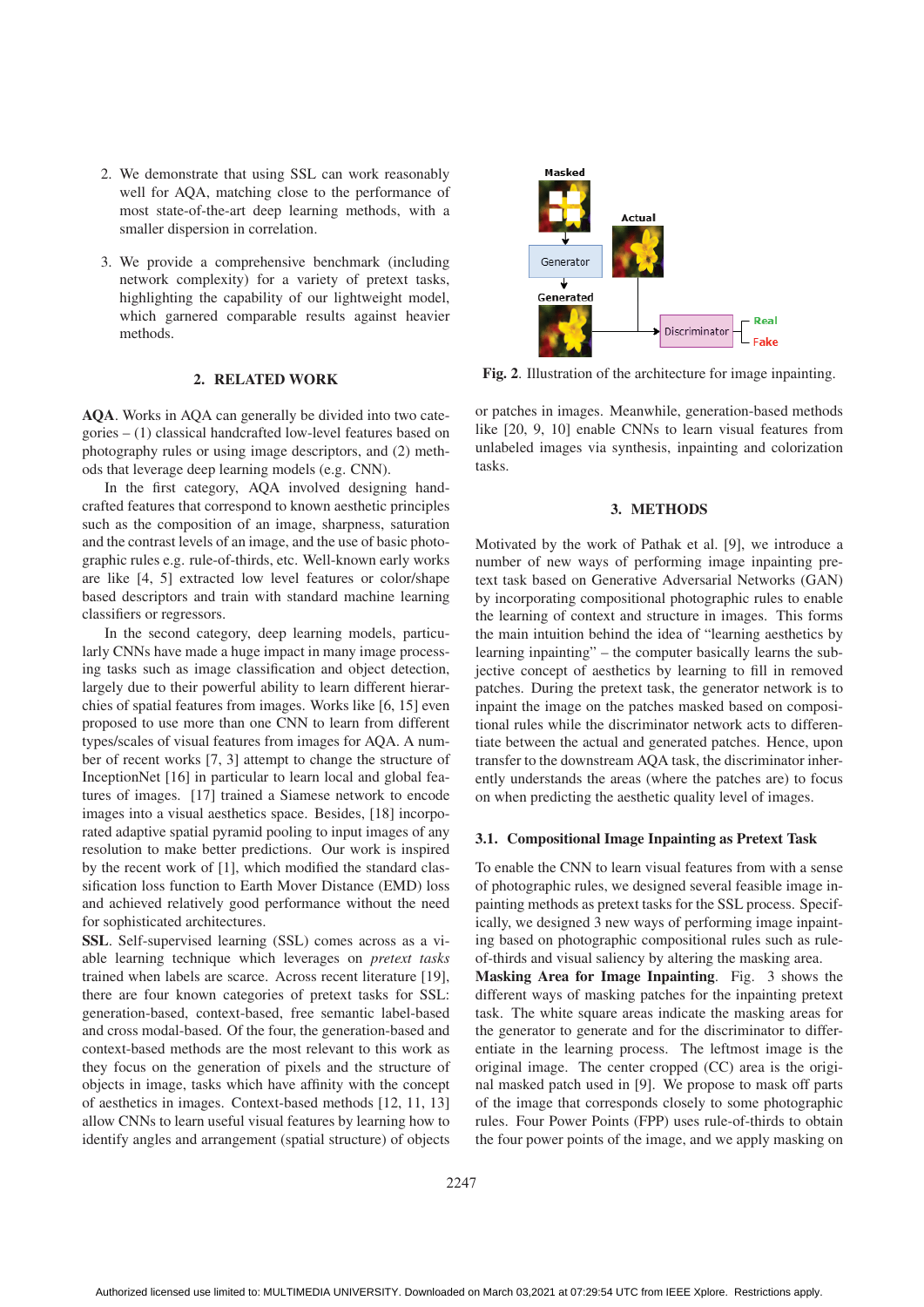

Fig. 3. Different ways of masking patches for image inpainting: rule-of-thirds (FPP), visual saliency (HSA) or both (HSP).

 $32 \times 32$  square areas on each power point. For Highest Salient Area (HSA), we take the point with the highest saliency value (using the method by [21]) as center point and apply masking on a  $64 \times 64$  square area. Lastly, for Highest Salient Power point (HSP), we fixed 4 areas in the image – each a  $64 \times 64$ ) square area centered at each power point, and compute the sum of saliency values. Masking is applied on the area with the highest total saliency.

Generative Adversarial Network. The pretext image inpainting task is first trained using GAN before transferring its discriminator network to the downstream AQA task [5]. Typical GAN architectures consists of two networks: G and  $D$ , in a two-player minimax game where  $G$  tries to generate image patches that look as close as possible to the real image patch while  $D$  tries to distinguish between a generated image patch and a real image patch:

$$
\min_{G} \max_{D} log(D) + log(1 - D(G))
$$
 (1)

The GAN architecture that is used in this work is motivated by that of [9], but with modifications to its loss functions.

**Generator.** The generator  $G$  consists of 6 convolutional layers (leaky ReLU as activation function), followed by 4 transposed convolutional layers (ReLU as activation function) and ending with another convolutional layer (Tanh as activation function). We implement the loss function of the generator in our work as a weighted combination of adversarial loss and pixel-wise loss.

The adversarial loss measures the extent of which the generator fools the discriminator. Here, the mean squared error  $(MSE)$  is a feasible measure that can be minimized, where  $I_{mp}$  indicates a full image with masked patches,  $True$  indicates true values (1s) and  $False$  indicates false values (0s):

$$
\min_{G} \mathcal{L}_{G,adv} = MSE(D(G(I_{mp})), True) \tag{2}
$$

In the inpainting task, the contribution of this loss must be set to a low value to allow gradual perturbations to the generated patch.

Meanwhile, the pixel-wise loss measures how close are the real values of a full image  $X$  to the generated image  $G$ with L1 loss:

$$
\min_{G} \mathcal{L}_{G, pw} = L1(G(I_{mp}), X)
$$
\n(3)

The overall loss function of the generator is given by:

$$
\min_{G} \mathcal{L}_{G} = \lambda_{adv} * \mathcal{L}_{G,adv} + \lambda_{pw} * \mathcal{L}_{G, pw}
$$
 (4)

where  $\lambda_{pw} = 1 - \lambda_{adv}$  balances the contributions of both losses. **Discriminator.** The discriminator  $D$  network consists of 5 convolutional layers, with the first 4 convolutional layers attached with leaky ReLU as activation function. The loss function for D measures how much the discriminator is able to ascertain the correctness of the sample (*i.e.* a true sample being true, a fake sample being fake) based on MSE loss:

$$
\mathcal{L}_{D,real} = MSE(D(X), True) \tag{5}
$$

$$
\mathcal{L}_{D,fake} = MSE(D(G(I_{mp})), False) \tag{6}
$$

The overall loss function of the discriminator:

$$
\mathcal{L}_D = \lambda_{dis} * L_{D,real} + (1 - \lambda_{dis}) * L_{D,fake} \tag{7}
$$

In this set up, both  $G$  and  $D$  are jointly optimized concurrently using Adam [22]. The balancing parameters are set to  $\lambda_{adv} = 0.001, \lambda_{pw} = 0.999$  as in [9] while  $\lambda_{dis} = 0.5$ .

## 3.2. Downstream Supervised AQA Task Training

After training the GAN on the pretext task (image inpainting) to good convergence, the discriminator network is transferred over to the downstream supervised AQA task. In this second training, we use the AVA: A Large-Scale Database for Aesthetic Visual Analysis [5] which is popularly used as a AQA benchmark. The transferred network is appended with fully connected layers. We proceed to fine-tune the CNN (discriminator) on AVA to predict the probability distribution score of the images using EMD loss proposed by [1].

# 4. EXPERIMENTAL RESULTS

We train our pretext tasks using the large-scale AVA dataset [5] which contains around 250K images which were crawled from a popular photography community DPChallenge<sup>1</sup> where each image was rated by an average of 210 photographers with a score ranging from 1 to 10.

For the AQA task, a fully-connected layer (randomly initialized) is added at the end of the SSL-trained CNN with a dropout rate of 0.75. Training was performed using Adam [22] optimizer with the learning rates of the convolutional layers and the last FC layer set to  $10^{-5}$  and  $10^{-4}$ , respectively. The models presented in this paper are all implemented using PyTorch. Code and models are available $<sup>2</sup>$  for public use.</sup>

2https://github.com/chingjunehao/SSL-Inpainting-AQA

<sup>1</sup>www.dpchallenge.com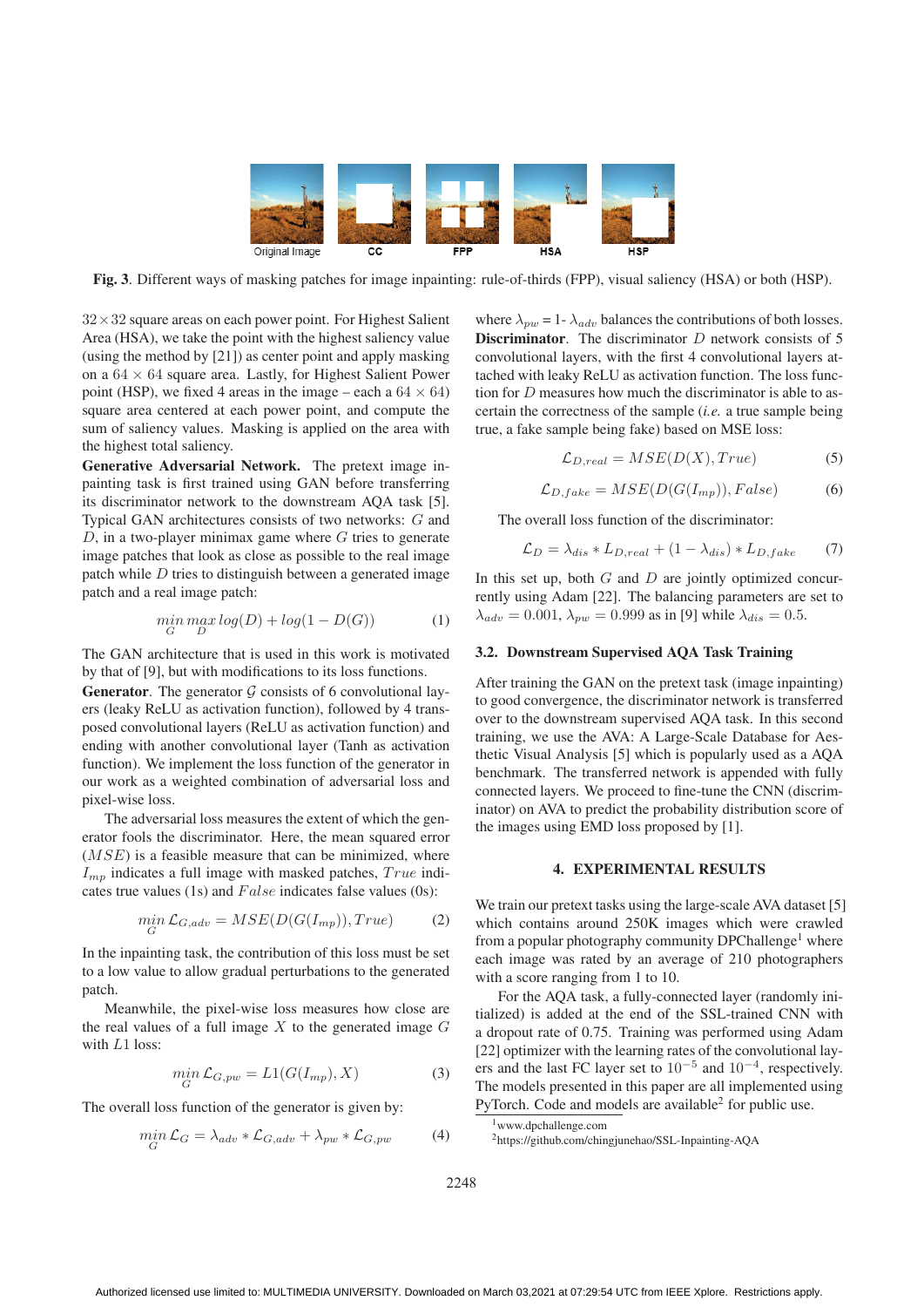| Architecture         | No. Params. | Pretext task             | pre-trained on | Accuracy <sup>†</sup> | LCC <sup>+</sup> | SRCC <sup>+</sup> | <b>LCC</b> | <b>SRCC</b> | $EMD\downarrow$ |
|----------------------|-------------|--------------------------|----------------|-----------------------|------------------|-------------------|------------|-------------|-----------------|
|                      |             |                          |                | $(2 \text{ classes})$ | (mean)           | (mean)            | (std.dev)  | (std.dev)   |                 |
| NIMA-AlexNet         | 2.56M       |                          | ImageNet       | 79.89%                | 0.522            | 0.498             | 0.191      | 0.185       | 0.0509          |
| $NIMA-VGG16*$        | 14.96M      | $\overline{\phantom{a}}$ | ImageNet       | 81.13%                | 0.598            | 0.576             | 0.219      | 0.209       | 0.0477          |
| AlexNet              | 57.05M      | RotNet                   | ImageNet       | 79.00%                | 0.423            | 0.408             | 0.166      | 0.160       | 0.0535          |
| VGG16                | 14.97M      | Colorization             | ImageNet       | 80.93%                | 0.501            | 0.476             | 0.179      | 0.168       | 0.0506          |
| Resnet152            | 58.16M      | Colorization             | ImageNet       | 80.72%                | 0.543            | 0.514             | 0.203      | 0.194       | 0.0498          |
| VGG16                | 14.97M      | Colorization             | AVA            | 80.55%                | 0.510            | 0.484             | 0.185      | 0.175       | 0.0507          |
| Generator-FPP        | 3.07M       | Inpainting               | AVA            | 79.10\%               | 0.271            | 0.263             | 0.104      | 0.099       | 0.0570          |
| Generator-HSP        | 3.07M       | Inpainting               | <b>AVA</b>     | 79.43%                | 0.404            | 0.390             | 0.165      | 0.157       | 0.0536          |
| Discriminator-CC     | 1.56M       | Inpainting               | <b>AVA</b>     | 80.31\%               | 0.428            | 0.402             | 0.109      | 0.100       | 0.0527          |
| Discriminator-HSP    | 1.56M       | Inpainting               | <b>AVA</b>     | 79.77%                | 0.428            | 0.404             | 0.150      | 0.141       | 0.0533          |
| Discriminator-HSA    | 1.56M       | Inpainting               | <b>AVA</b>     | 80.23%                | 0.452            | 0.426             | 0.139      | 0.128       | 0.0523          |
| Discriminator-FPP+CC | 3.12M       | Inpainting               | <b>AVA</b>     | 80.26%                | 0.506            | 0.482             | 0.161      | 0.149       | 0.0510          |
| Discriminator-FPP    | 1.56M       | Inpainting               | <b>AVA</b>     | 80.43%                | 0.520            | 0.494             | 0.171      | 0.160       | 0.0504          |

Table 1. Performance comparison with methods pre-trained on different SSL pretext task (2nd and 3rd section) before transferring to the supervised downstream task, or direct supervised learning (1st section). The AQA task is trained using the method proposed by [1]. Other notations: ∗: reproduced in this paper. +: concatenation of features after 5th conv layer. M: million.

| Model               | Accuracy                                      | <b>LCC</b> | <b>SRCC</b> | <b>LCC</b> | <b>SRCC</b> | EMD    |
|---------------------|-----------------------------------------------|------------|-------------|------------|-------------|--------|
|                     | (2 classes) (mean) (mean) (std.dev) (std.dev) |            |             |            |             |        |
| Murray et al. [5]   | 66.70%                                        |            |             |            |             |        |
| Lu et al. $[6]$     | 74.46%                                        |            |             |            |             |        |
| Hii et al. $[7]$    | 75.76%                                        |            |             |            |             |        |
| Schwarz et al. [17] | 75.83%                                        |            |             |            |             |        |
| Wang et al. $[15]$  | 76.80%                                        |            |             |            |             |        |
| Murray et al. [18]  | 80.30%                                        |            | 0.709       |            |             |        |
| Talebi et al. [1]   | 81.51%                                        | 0.636      | 0.612       | 0.233      | 0.218       | 0.0500 |
| Hosu et al. $[23]$  | 81.72%                                        | 0.757      | 0.756       |            |             |        |
| Zhang et al. $[2]$  | 81.81%                                        | 0.704      | 0.690       |            |             | 0.045  |
| Jin et al. $[3]$    | 82.66%                                        |            |             |            |             |        |
| Ours (SSL-D-FPP)    | 80.43%                                        | 0.520      | 0.494       | 0.171      | 0.160       | 0.0504 |

Table 2. Performance comparison against state-of-the-art methods on AVA. We report the performance of the best methods that are reported in their respective works.

### 4.1. Results and Discussion

Table 1 compares the performance of various pretext tasks, particularly different configurations of our proposed inpainting scheme. Results indicate the viability and practicality of learning an inpainting task to learn robust features for AQA.

We achieved the best all-rounded result on Discriminator-FPP setting with an EMD that is comparable to a standard NIMA [1] on AlexNet. The performance of Discriminator-FPP is also comparable to other SSL pretext tasks evaluated (RotNet [11], Colorization [10]) but with much lesser complexity in terms of parameters, *i.e.* Resnet152 (37x larger), VGG16 (9.5x larger). Given that the size of ImageNet is around 60x larger than AVA, SSL models pre-trained on it performed marginally better expectedly, but our results show the sufficiency of AVA for the purpose of AQA. Table 2 summarizes the performance of our preliminary attempt at SSL in comparison with several benchmark methods on AVA. We hope this work spurs future directions towards SSL methods.

It is worth noting that transferring the generator network also did not work as well as with the discriminator network.

Note also that we had attempted to fine-tune the ImageNet pre-trained inpainting model which was released by [9] for the purpose of benchmarking but the AQA training did not converge properly using the EMD loss function.

On evaluation metrics. The evaluation metric that is most commonly reported by the AQA community on AVA is a standard 2-class accuracy, which has been found to be sorely lacking [18, 1] due to class imbalance issues, *i.e.* AVA has over 180k of positive labels (good images) and only 74k of negative labels (bad images) if rating 5 is considered as the boundary. Therefore, [1] proposed to include distributionbased metrics such as linear correlation coefficient (LCC) between the mean and standard deviation of distributions, Spearman's rank correlation coefficient (SRCC) between the mean and standard deviation of distributions, and the EMD between distributions. In this paper, we reported all 6 evaluation metrics initiated by [1] for all conducted experiments.

Pre-training on other AQA datasets. Besides comparing the performance of models that were pre-trained on ImageNet and AVA, we also ran an experiment by pre-training Discriminator-FPP with image inpainting as SSL on a bigger dataset called AROD[17] before transferring back to AQA on AVA. The result was not as good as pre-training on AVA, with an accuracy of 80.47%, LCC (mean) of 0.449, SRCC (mean) of 0.412 and EMD of 0.526.

#### 5. CONCLUSION

In this paper, we propose new image inpainting methods that abide by common photographic rules (rule-of-thirds and visual saliency) as self-supervisory signal for aesthetic quality assessment. We demonstrate the notion that we can teach a machine to understand aesthetic appeal by learning how to fill up salient areas of a photograph. Our comprehensive experiments show the feasibility of exploiting an unlabeled dataset to achieve comparable results at lesser complexity.